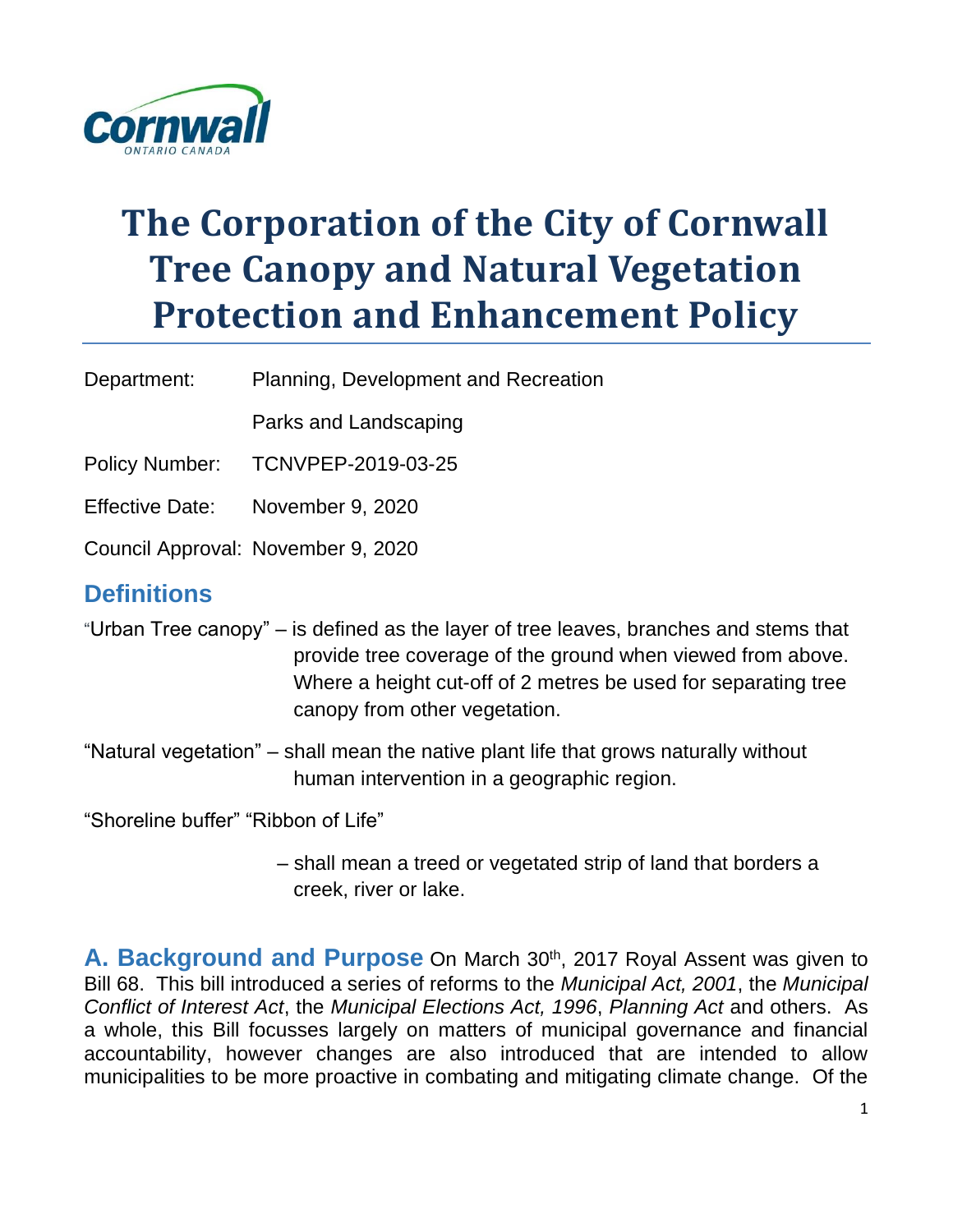various reforms introduced, an amendment to Section 270 of the *Municipal Act* has the effect of requiring all municipalities to adopt and maintain policies with respect to the protection and enhancement of the tree canopy and natural vegetation in the municipality. More specifically, Section 270 requires that:

*270(1) A municipality shall adopt and maintain policies with respect to the following matters (…)*

*7. The manner in which the municipality will protect and enhance the tree canopy and vegetation in the municipality.*

This section of Bill 68 comes into force and effect on March 1, 2019.

Of note, Bill 68 also:

- Allows for municipalities to conserve the environment in accordance with regulations, including powers to require green roofs or alternative roof surfaces in circumstances specified by the Building Code;
- Empowers municipalities to pass by-laws respecting climate change as part of their powers to enact by-laws relating to the economic, social, and environmental wellbeing of the municipality;
- Amends Section 2 of the *Planning Act* to make the "mitigation of greenhouse gas emissions and adaptation to a changing climate" an enumerated matter of provincial interest in which decision makers must have regard in considering planning matters.

## **B. Rationale for Tree Canopy and Natural Vegetation Policy**

Tree cover and natural vegetation infrastructure have been found to produce a number of benefits which are broadly broken down into three themes:

### **Economic:**

- Enhances aesthetic beauty of streetscape a draw for new businesses and people;
- Increases property values;
- More attractive for tourism;
- Reduces cost of cooling in the summer and heating winter (wind reduction);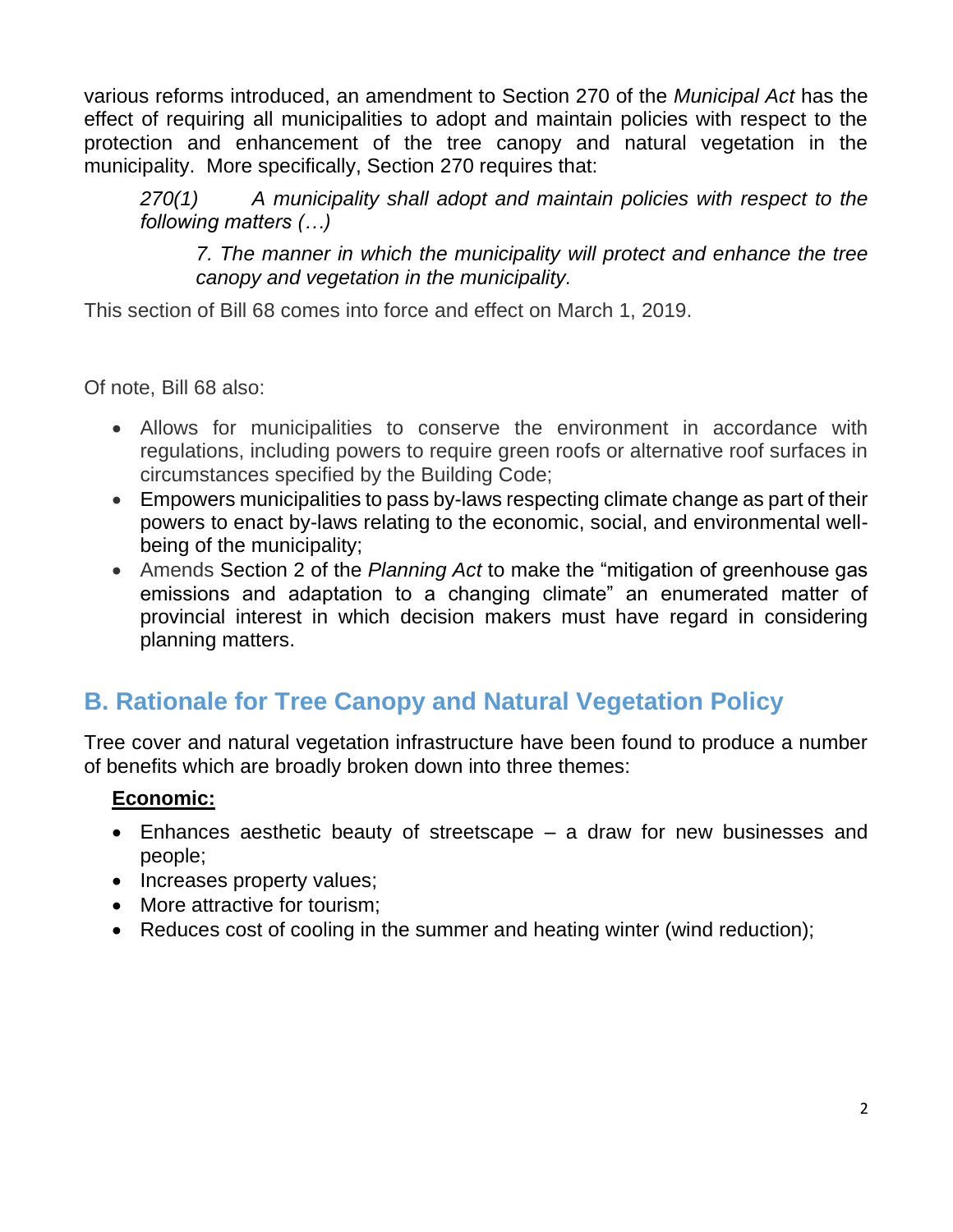• Saves costs through reduced mowing;

#### **Community:**

- Creates more walkable communities, public spaces and recreational areas;
- Creates more comfortable and beautiful city;
- Calms traffic and shades parked cars;
- More people outside means safer streets;
- Encourages more walking, jogging and cycling;
- Reduces sun exposure and heat related illness;
- Studies show the presence of trees improves mental well-being, fostering health and healing;

### **Environmental**

- Moderates temperature, especially in the summer;
- Trees provides the vital supply of oxygen needed for humans to breathe;
- Helps manage stormwater run-off, reduces flooding and enhances water quality;
- Creates wildlife habitat for birds, butterflies, pollinators, plants and animals;
- Helps reduce air pollution;
- Prevents erosion, especially along slopes.

For shoreline areas, a vegetative buffer contains pollutants (salt, fertilizer, septic leachate), reduces erosion, encourages infiltration and improves wildlife habitat, which leads to better outcomes for fish.

On a watershed basis, a minimum 30% tree canopy coverage is recommended by Conservation Authorities, Environment Canada and others to allow rivers and lakes within the watershed to maintain a healthy ecological and hydrological function. The Raisin Region Conservation Authority completed a Forest Cover and Trends Analysis in 2019 (Appendix A) which analyzed the forest cover trends within the region. The report determined the forest cover, overall, for the Raisin Region watershed to be approximately 34%. The report also analyzed the forest cover by municipality and determined the percentage of forest cover within the City of Cornwall to be approximately 20%.

An update to the 2019 Trends Analysis report by the Raisin River Conservation Authority Urban Canopy Assessment Aug 2020 using a different and greater detail method (Appendix B) analyzed the urban tree canopy down to trees above 2m in height determined the urban tree canopy to be 32%. The report includes the identification of areas with low tree canopy cover.

Anticipated effects of climate change include heavy rainfall events and unseasonable precipitation. Runoff from rainfall and snowmelt in a forested area has been demonstrated to be significantly less than in a developed or cleared area in both overall volume and peak flow. A healthy forest cover and natural vegetation areas makes watersheds more resilient to effects of climate change and on a broader scale, helps to

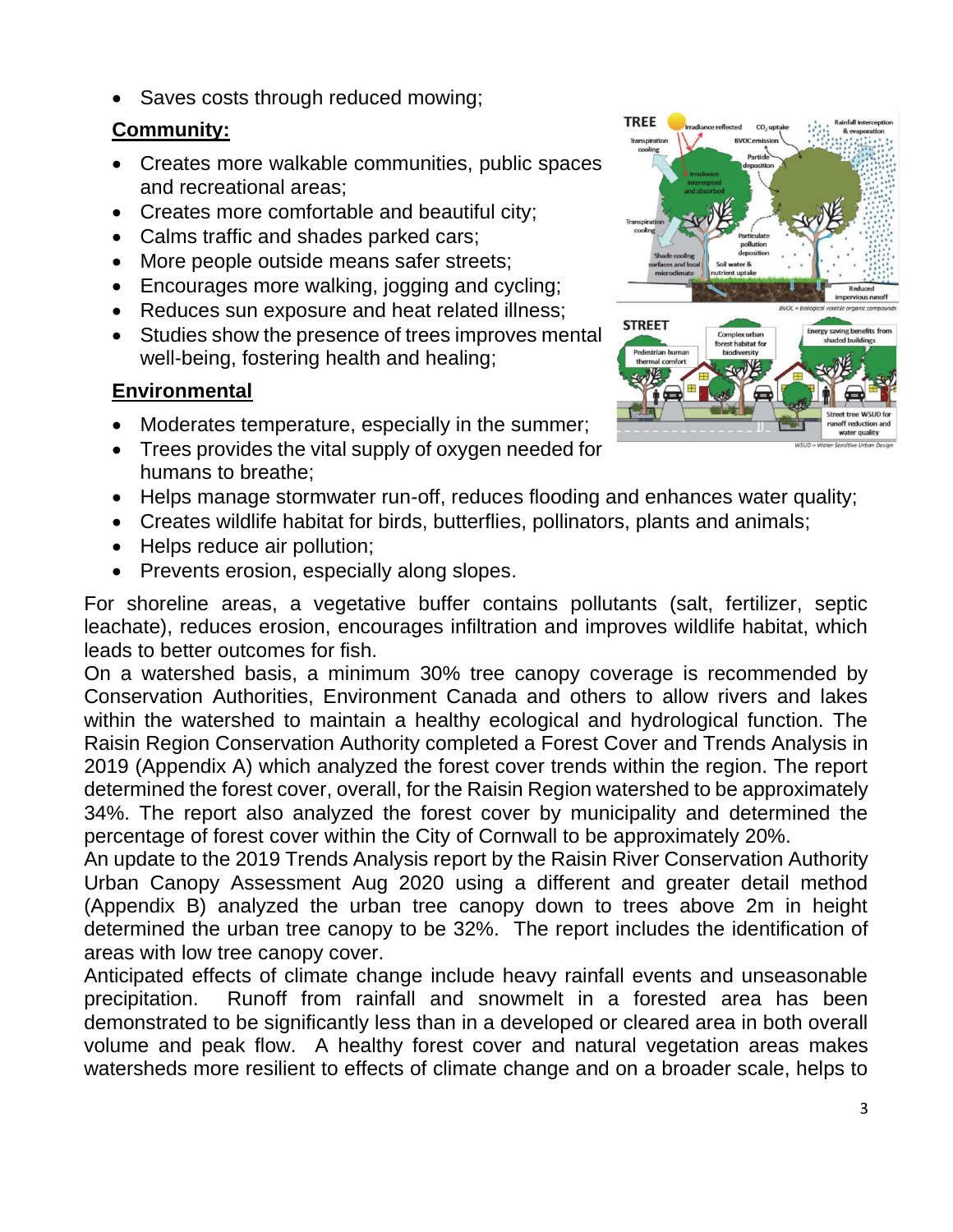sequester carbon and is consistent with the goals outlined for the community in the Official Plan as well as the City's five Strategic Priorities, one of which is Environmental Sustainability.

## **C. Advocacy**

The City needs partners to achieve a higher percentage of tree canopy. The following programs of advocacy and explanation of the benefits of the policy will help with public understanding and will encourage actions by all to meet the desired goals.

- Encourage tree planting and the non-removal of trees on private property through various incentives such as workshops, bulk tree purchases, neighborhood planting bees etc.
- Encourage an adopt-a-tree program for the ongoing care of trees planted by the City.
- Publicise the opportunity for residents to request a City street tree in front of their house.
- Work closely with local arborist companies to promote best tree maintenance practices.
- Work closely with the four school boards to promote adding to and preserving the current tree canopy and to reduce grass mowing areas and introduce naturalized areas wherever possible.
- Seek partnerships with the Raisin Region Conservation Authority and local advocacy groups to create and fund tree canopy enhancements in available vacant spaces, shorelines and public areas such as the 'Tiny Forest @ the Library'.
- Support partner agencies in delivery of programs such as the Raisin Region Conservation Authority Tree Seedling Program, the 50 Million Tree Program and the Edible Cities Program.
- Proactively seek other emerging partnership and funding opportunities, amending the policy to include these.
- Promote and publicize the Commemorative Tree Planting Program to encourage buying and planting of trees.
- Promote and publicize the City Arboretum as a place to learn about all the different city trees available.
- Identify and celebrate 'Legacy Trees' as well as naturalized areas and the importance of the 'Ribbon of Life' along shorelines, providing signs to raise awareness of their value.
- Plan for the publication and distribution of this policy on the City website, in other municipal advertising and at the pre-consultation stage of development applications.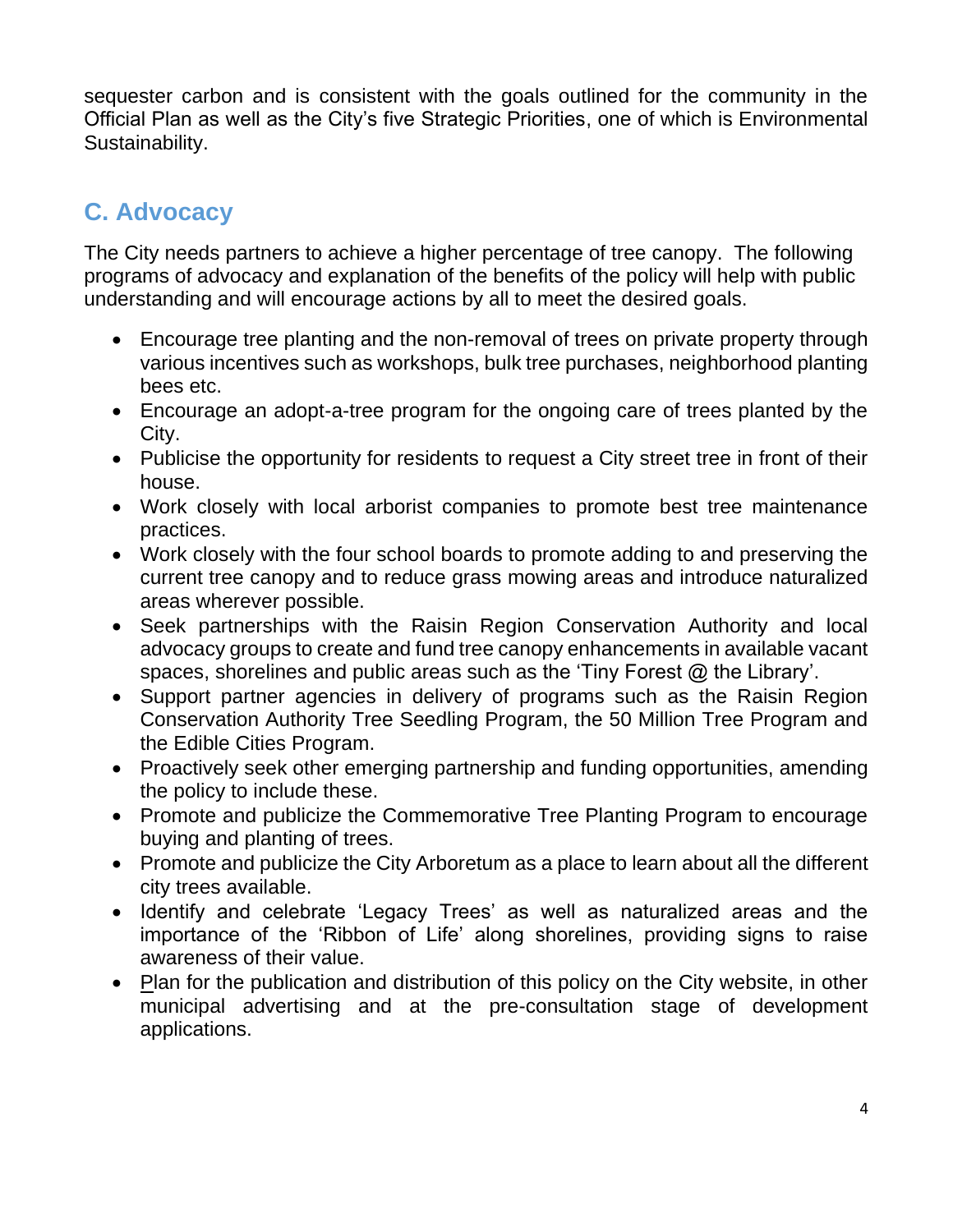- Support the ongoing assessment of the quality and quantity of the tree canopy condition in the city. Support tree inventory and mapping as resources permit to ensure targets are being met.
- Provide information for the public on cost savings, carbon and energy reductions resulting from city actions such as reduced mowing areas.

## **D. Municipal Role**

The City through its various departments will take the following measures within its own operations to preserve and enhance the urban tree canopy as well as increase areas of natural vegetation within the city. Its actions can also serve a model for the actions taken by citizens on their own property.

#### **Goals and Priorities**

- Environment and Sustainability is one of the city's current five key priorities and this Policy provides one of the key means to achieve the initiatives contained in that priority.
- The City endeavours to increase the overall urban tree canopy coverage to at least the 30% recommended by Conservation Authorities and Environment Canada as needed to maintain a healthy ecological and hydrological function, through its own planting initiatives on public property and public advocacy to promote plantings on private property.

### **Subdivision Development – Boulevard Tree Planting and Parkland Dedication Requirements:**

The City's standards for all new subdivision developments are outlined in detail within the Department of Infrastructure Planning's Subdivision Manual. As part of the subdivision development process, Developers enter into a contractual agreement with the municipality called the "Subdivision Agreement". This Subdivision Agreement is a binding contract which specifies the Developer's obligations, including boulevard tree planting and parkland dedication. Typically the Subdivision Agreement stipulates one new boulevard tree for every building unit. (ie. One boulevard tree for every single family dwelling, and two boulevard trees for semi detached dwellings, etc). New boulevard tree plantings are to be native tree species as much as possible and shall be in conformance with the City's tree planting specification. Also the Subdivision Agreement typically specifies that a minimum of 5% of the overall development be dedicated as parkland, unless determined by the Department Manager that the neighbourhood already has adequate parkland. In the event that the neighbourhood is determined to already have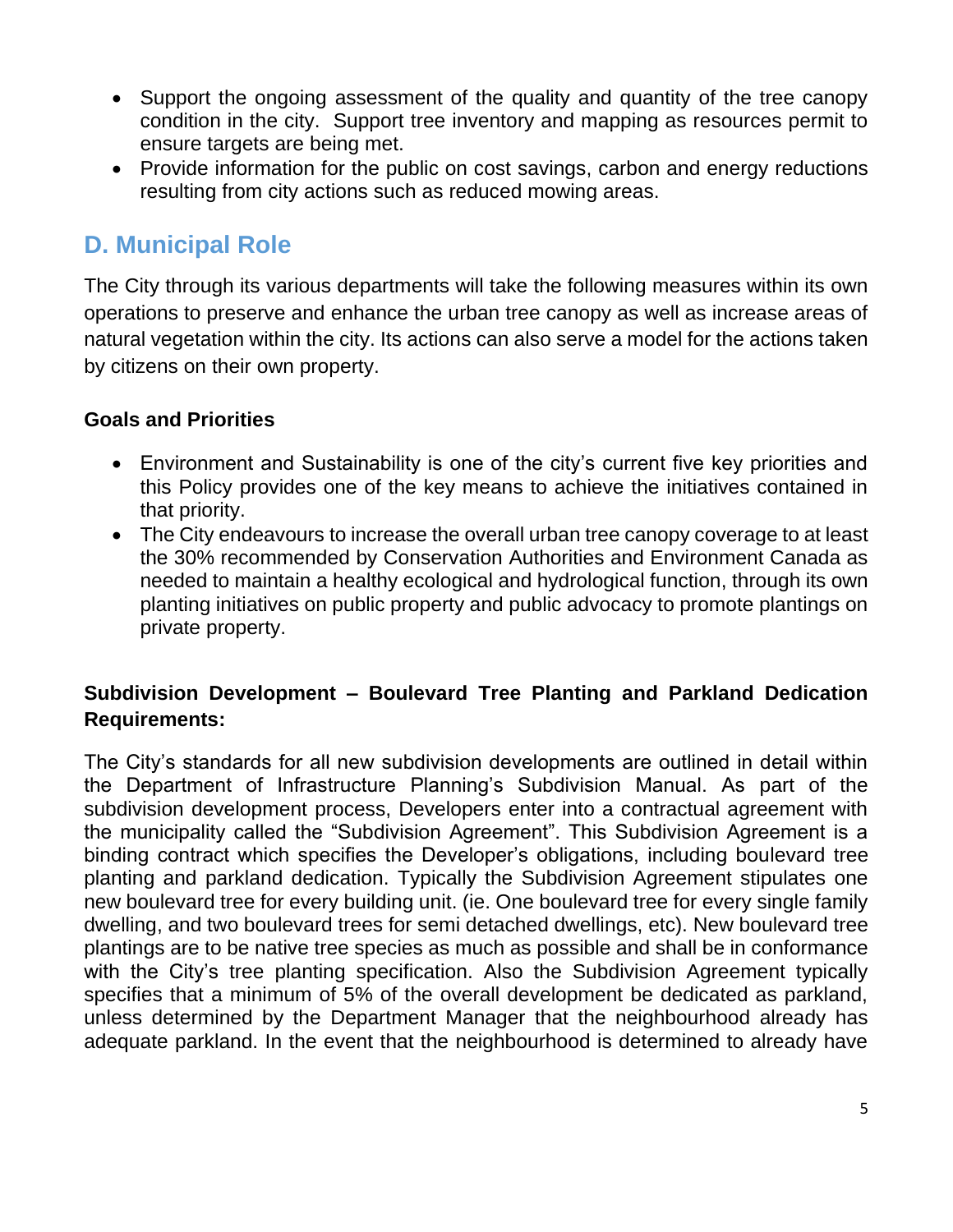adequate parkland, the Developer is required to provide the City with cash in lieu of a parkland dedication valued at 5% of the raw land value of the entire development.

### **Site Plan Development – Landscaping Requirements**

Development sites subject to site plan approval are required to supply a landscaping plan as part of the review process. Proponents are typically encouraged to include a high degree of landscaping elements typically on private lands which includes planting of a variety of species and callipers as defined in the site plan design guideline manual. There is a key focus on landscaping major streets and City entrances. Every effort to protect and preserve existing mature trees shall be made where practical. It should be noted that removal of trees from the site will likely mean that a higher level of landscaping will be required to compensate. Various City staff will provide commentary during the site plan review process to ensure that the proposed landscaping plan is in concert with their respective by-laws and the governing site plan design manual.

Identify and ensure the preservation of high quality existing trees, whenever City owned property is sold, with the sale process applying the appropriate plan of subdivision and/or site plan controls to ensure the protection of said trees, when reasonably feasible. Parks and Landscape staff will review each City owned property to be listed for sale, and will identify any high quality existing trees that warrant protection.

### **City Tree Management Operation Policies**

The preservation of existing trees will be a key priority, when reasonably feasible, when undertaking City Public works projects such as construction of new sidewalks and roadways or other public works. There are a number of circumstances, however in which the removal of a City owned tree is required. The following explains the tree replacement policies that are in place to protect the City's tree canopy.

### **City Initiated Tree Removals and Replacement Plantings**

- There are a number of conditions in which a City owned tree may require removal, such as due to poor health condition, or a tree may be causing damage to private property, etc. If a City tree is deemed to require removal, the Parks and Landscape Dept. endeavours to plant replacement trees at a 1:1 ratio. As much as possible, staff attempt to locate the replacement planting in the same location as the removed tree, however there are occasions where the same location is not suitable for a new planting. In those circumstances the replacement tree will be planted in a more suitable location.
- Priority will be given to areas of the City that have little or no tree canopy.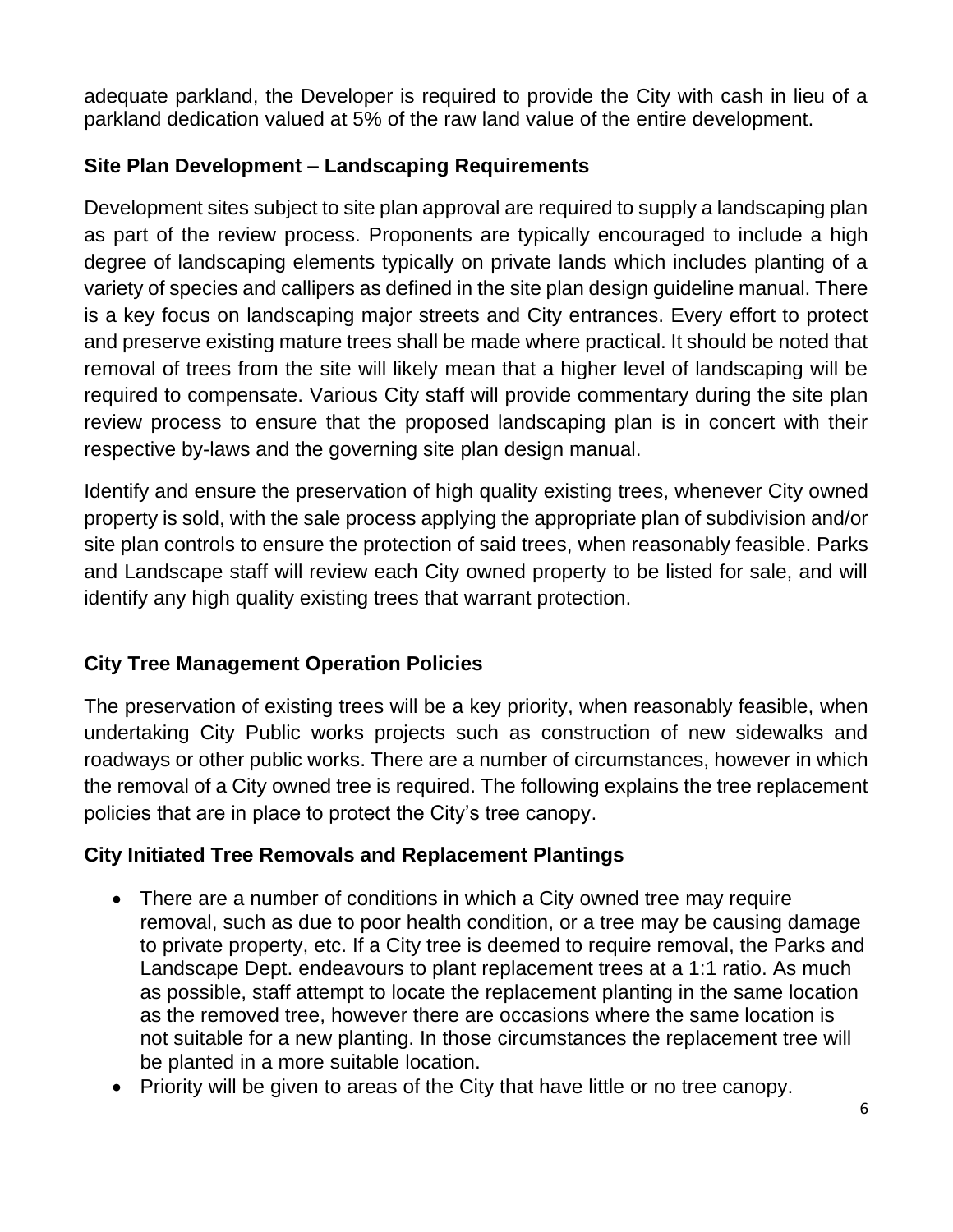- Provide opportunity to abutting property owners to select preferred species from list.
- New and/or replacement plantings shall be native species whenever possible and shall be in conformance with the City's tree planting specifications.
- The City shall endeavour to ensure that there is a minimum of one boulevard tree in front of every property (provided that the boulevard is capable of supporting a tree planting).

### **Tree Removals Resulting from City Construction Projects and/or Infrastructure Repairs**

• Some tree removals are required as a result of the City's infrastructure renewal projects or as a result of underground infrastructure repairs. Typically, such work is initiated by the City's Municipal Works and Infrastructure Planning Department. Whenever there is a concern that such work may impact the health of a City tree, the Parks and Landscape Department will assist by reviewing the impact and make a recommendation as to whether the tree should be removed. Upon the completion of the project/work the Municipal Works and Infrastructure Planning Department shall work with the Parks and Landscape Department to replace any removed trees with replacement plantings. Replacement plantings shall be native species as much as possible and shall be in conformance with the City's tree planting specifications.

### **Emerald Ash Borer (EAB) Management Plan**

• The City has implemented a management plan to deal with an invasive species, the Emerald Ash Borer, which is an insect that attacks and kills ash tree species. At the beginning of the plan in 2014, the City identified approximately 3500 ash trees located on City owned land (boulevards, parks, City building properties, City owned woodlots). The EAB Management Plan includes three main activities: the removal of infected trees, TreeAzin injection treatment, and planting replacement trees. Each year staff review the condition of the City ash tree inventory and identify infected trees requiring removal and contractors are retained to remove said infected trees. The plan includes a tree replacement strategy at a 1:1 ratio. As much as possible, staff attempt to locate the replacement planting in the same location as the removed tree, however there are occasions where the same location is not suitable for a new planting. In those circumstances the replacement tree will be planted in a more suitable location. Replacement plantings shall be native species as much as possible and shall be in conformance with the City's tree planting specifications. The plan also includes a TreeAzin injection treatment which is intended to prolong the life of specific ash trees on City boulevards and parks that have been identified and characterized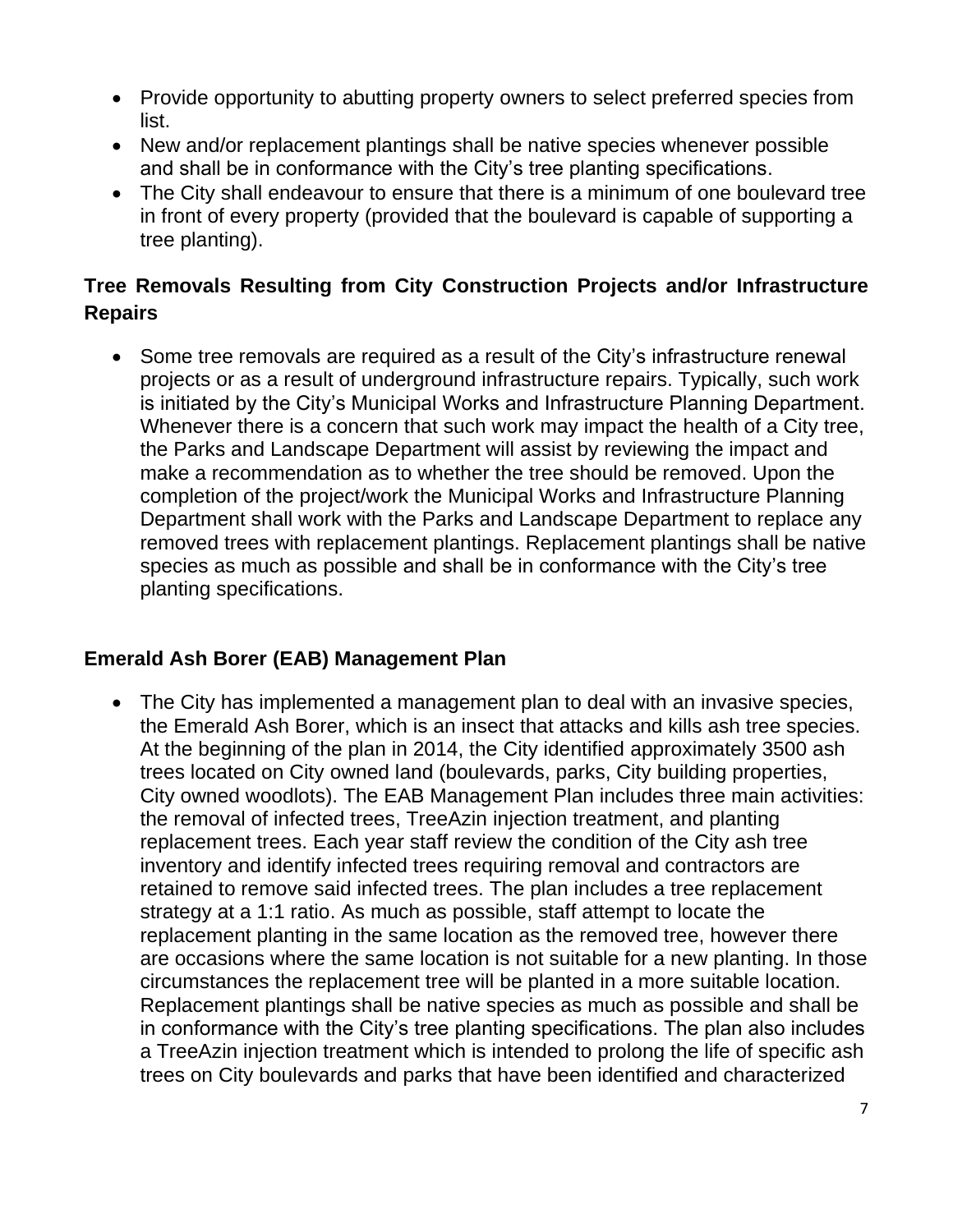as significant. The purpose of the treatment is not to save the tree from its inevitable demise, but is intended to prolong the life of the tree until such time that removal is required. This delay in the removal of the treated tree will provide new plantings in the area the opportunity to become established so that when the treated tree is removed the impact to the canopy in the vicinity won't be as severe.

#### **Potential Threats**

• There is always the potential threat that other invasive species similar to the Emerald Ash Borer or diseases (such as Dutch Elm Disease) may threaten the health of the tree canopy in Cornwall and the surrounding area. Staff from the Parks and Landscape Department endeavour to participate in industry conferences, education and network opportunities in order to remain current on industry trends and threats.

#### **Naturalization of Public Spaces and Shoreline Areas**

- All shoreline areas will include a "ribbon of life" revegetation for new and renovated waterfront developments in accordance with the best practices outlined in this policy.
- The Parks and Landscape Department completed a review of its grass cutting operations in 2018 and identified areas for naturalization. Reducing grass cutting operations wherever possible, allows areas to return to their natural state, providing increased opportunities for new tree growth thus improving the City's tree canopy. The Parks and Landscape Department will continue to look for new opportunities to reduce grass cutting operations wherever possible and to naturalize areas.

## **E. Best Practices**

These practices are provided to support residents, staff and others in developing planting plans that ensure the long-term survival of tree and vegetation plantings.

- Encourage native trees that are best adapted to local environment and contribute to the ecological system;
- Identify trees which over the long term may be susceptible to changing climate (ie. Trembling aspen, white spruce) and those that are more likely to thrive (oak). Some examples of these species are included in Schedule "A".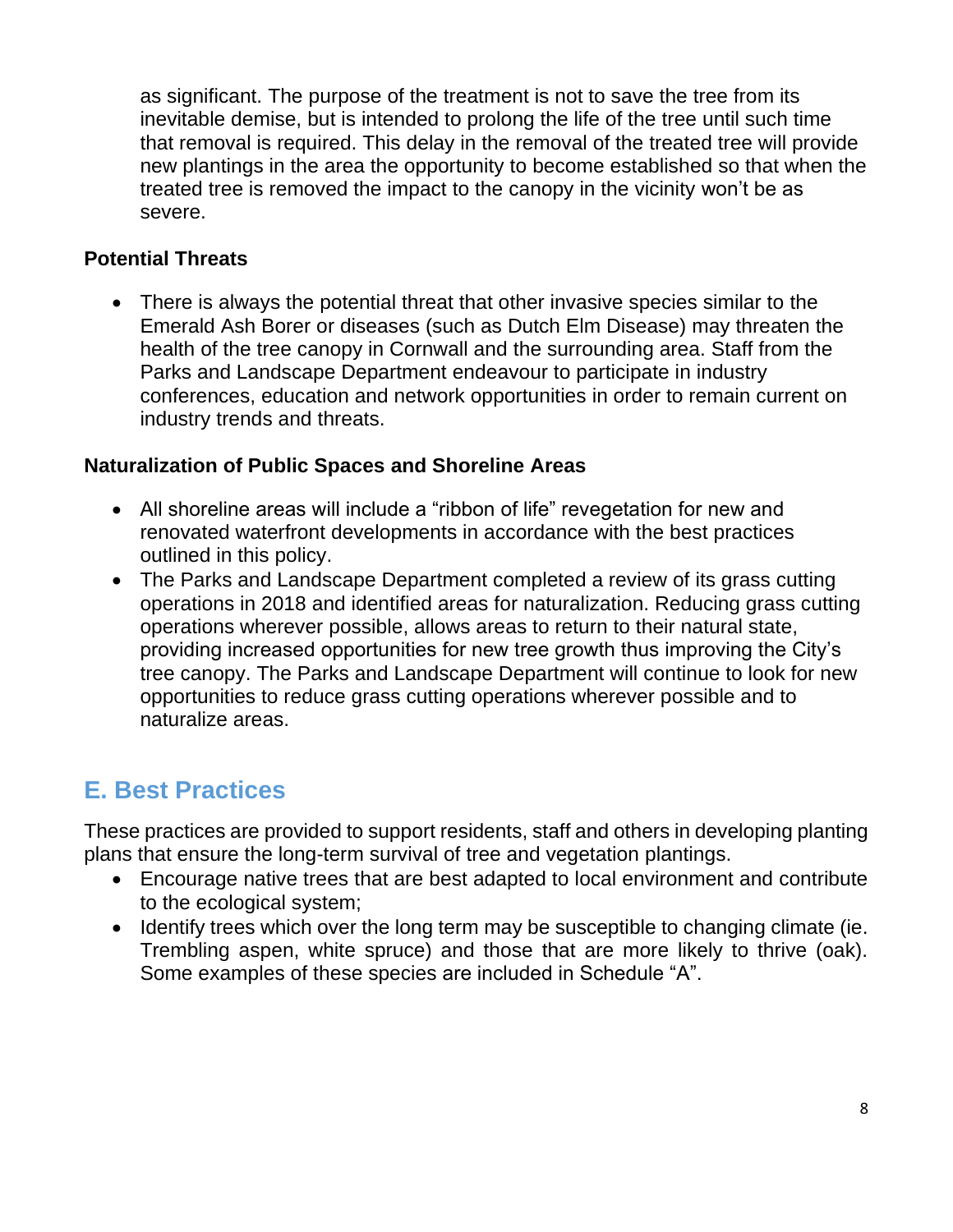#### **Schedule "A"**

| <b>Trees</b>               | <b>Shrubs</b>             | <b>Partial Shade</b>       | <b>Full Sun</b>           | <b>Shoreline</b>        |
|----------------------------|---------------------------|----------------------------|---------------------------|-------------------------|
| <b>Riparian Zone</b>       | <b>Black Chokeberry</b>   | Bearberry                  | <b>Black-eyed Susan</b>   | <b>Blue Flag Iris</b>   |
| <b>Balsam Fir</b>          | Nannyberry                | <b>Bloodroot</b>           | <b>Big Bluestem Grass</b> | <b>Blue Vervain</b>     |
| <b>Red Maple</b>           | Northern Bush             | Bunchberry                 | Canada Goldenrod          | <b>Boneset</b>          |
| Tamarack                   | Honeysuckle               | <b>False Solomons Seal</b> | <b>Common Milkweed</b>    | <b>Cardinal Flower</b>  |
| <b>Black Spruce</b>        | Pagoda Dogwood            | Jack-in-the-pulpit         | <b>Flat-topped Aster</b>  | Swamp Milkweed          |
| <b>Eastern Hemlock</b>     | <b>Red Osier Dogwood</b>  | <b>Wild Columbine</b>      | <b>New England Aster</b>  | Joe Pye Weed            |
|                            | Smooth Wild Rose          | Foamflower                 | <b>Pearly Everlasting</b> | <b>White Turtlehead</b> |
| <b>Medium Sized</b>        | <b>Swamp Rose</b>         | <b>Ostrich Fern</b>        |                           |                         |
| Chokecherry                | <b>Sweet Gale</b>         |                            |                           |                         |
| <b>Pin Cherry</b>          | <b>Winterberry Holly</b>  |                            |                           |                         |
| Serviceberry               | Common Elderberry         |                            |                           |                         |
| <b>Striped Maple</b>       | <b>Highbush Cranberry</b> |                            |                           |                         |
| Ironwood                   | <b>Lowbush Blueberry</b>  |                            |                           |                         |
| <b>Eastern White Cedar</b> | Meadowsweet               |                            |                           |                         |
|                            | Serviceberry              |                            |                           |                         |
| <b>Large Sized</b>         | Steeplebush               |                            |                           |                         |
| <b>Bur Oak</b>             |                           |                            |                           |                         |
| <b>Red Oak</b>             |                           |                            |                           |                         |
| <b>Silver Maple</b>        |                           |                            |                           |                         |
| <b>Trembling Aspen</b>     |                           |                            |                           |                         |
| <b>White Birch</b>         |                           |                            |                           |                         |
| <b>Red Spruce</b>          |                           |                            |                           |                         |
| <b>Eastern White Pine</b>  |                           |                            |                           |                         |
| <b>Butternut</b>           |                           |                            |                           |                         |
| <b>Sugar Maple</b>         |                           |                            |                           |                         |
|                            |                           |                            |                           |                         |

- Identify trees for planting that are better suited to certain constrained lands such as small spaces and urban conditions (road salt, compaction, etc).
- Planting tips to help ensure the right trees survive in the right places with minimal maintenance.
- For other vegetation, encourage mix of shrubs and flowers to enhance biodiversity, create habitat (pollinators) and improve desirability of public and private greenscapes;
- Where to Plant: Consideration should be given to where trees and vegetation are planted. Prior to planting a tree, property lines, utilities (power lines, buried water/sewer laterals or other 'hard' infrastructure) should be considered. The location of a tree should take into context its future size as it relates to a building's foundation and roof.
- Identify and remove invasive species: Recognizes that the ecological benefit of removing invasive species over the long term exceeds the limited benefits of allowing them to remain in pace;
- Shoreline naturalization: Hardening the shoreline with stone or concrete should be avoided. Vegetated areas adjacent to watercourses, lakes, rivers and wetlands are known as shoreline buffers. Shoreline buffers protect water from pollutants by filtering contaminants, providing habitat for native species and preventing shoreline erosion.
- Shoreline buffers should be at least 15-30 metres upland from the shore as recommended by the Ministry of Natural Resources and Forestry; and composed